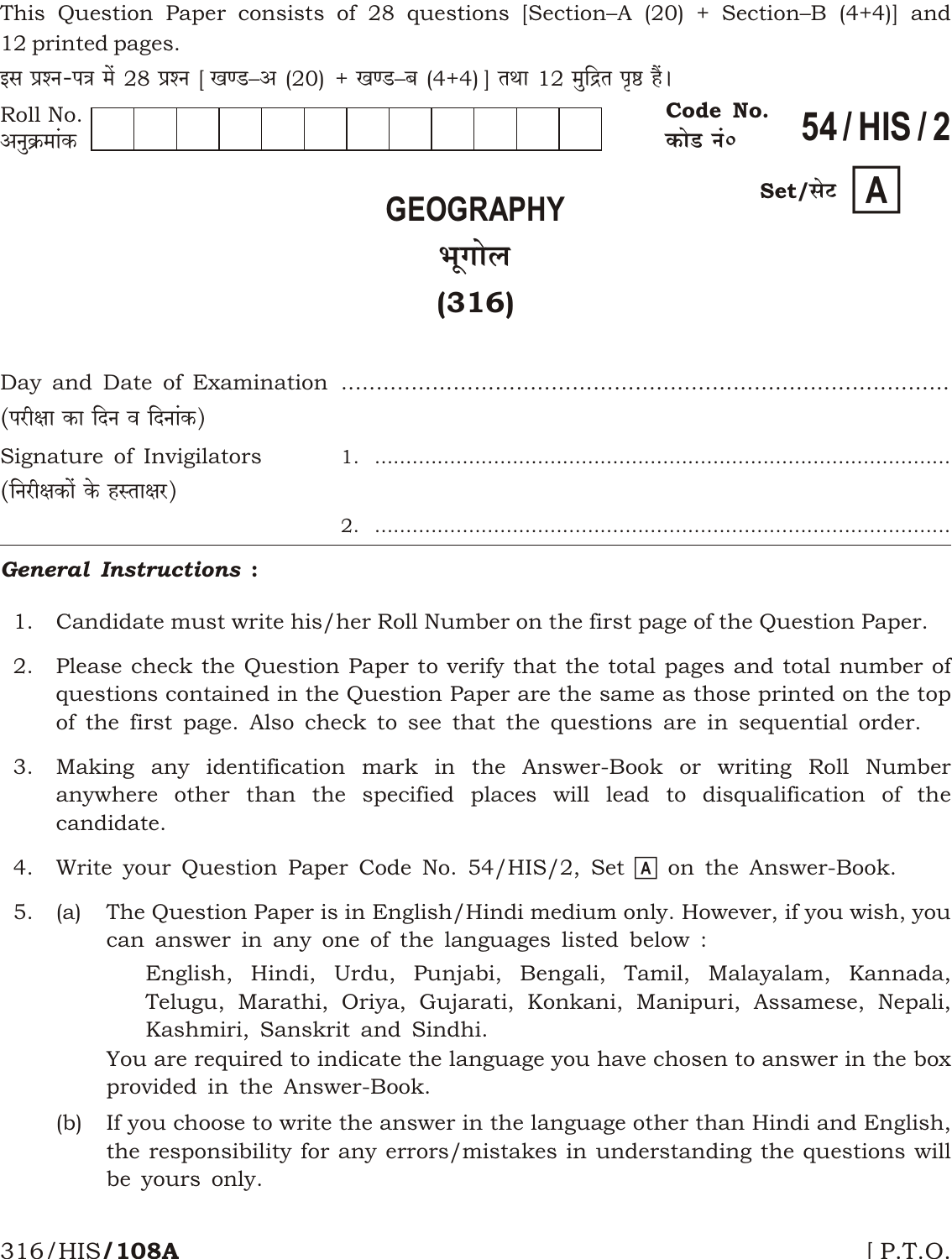## सामान्य अनुदेश :

- 1. परीक्षार्थी प्रश्न-पत्र के पहले पृष्ठ पर अपना अनुक्रमांक अवश्य लिखें।
- कृपया प्रश्न-पत्र को जाँच लें कि प्रश्न-पत्र के कुल पृष्ठों तथा प्रश्नों की उतनी ही संख्या है जितनी प्रथम पृष्ठ के सबसे 2. ऊपर छपी है। इस बात की जाँच भी कर लें कि प्रश्न क्रमिक रूप में हैं।
- उत्तर-पुस्तिका में पहचान-चिह्न बनाने अथवा निर्दिष्ट स्थानों के अतिरिक्त कहीं भी अनुक्रमांक लिखने पर परीक्षार्थी को 3. अयोग्य ठहराया जायेगा।
- अपनी उत्तर-पुस्तिका पर प्रश्न-पत्र का कोड नं० 54/HIS/2, सेट [A] लिखें।  $4.$
- (क) प्रश्न-पत्र केवल हिन्दी/अंग्रेजी में है। फिर भी, यदि आप चाहें तो नीचे दी गई किसी एक भाषा में उत्तर दे 5. सकते हैं :

अंग्रेजी, हिन्दी, उर्दू, पंजाबी, बंगला, तमिल, मलयालम, कन्नड़, तेलुगू, मराठी, उड़िया, गुजराती, कोंकणी, मणिपुरी, असमिया, नेपाली, कश्मीरी, संस्कृत और सिन्धी।

कृपया उत्तर-पुस्तिका में दिए गए बॉक्स में लिखें कि आप किस भाषा में उत्तर लिख रहे हैं।

(ख) यदि आप हिन्दी एवं अंग्रेजी के अतिरिक्त किसी अन्य भाषा में उत्तर लिखते हैं, तो प्रश्नों को समझने में होने वाली त्रुटियों/गलतियों की जिम्मेदारी केवल आपकी होगी।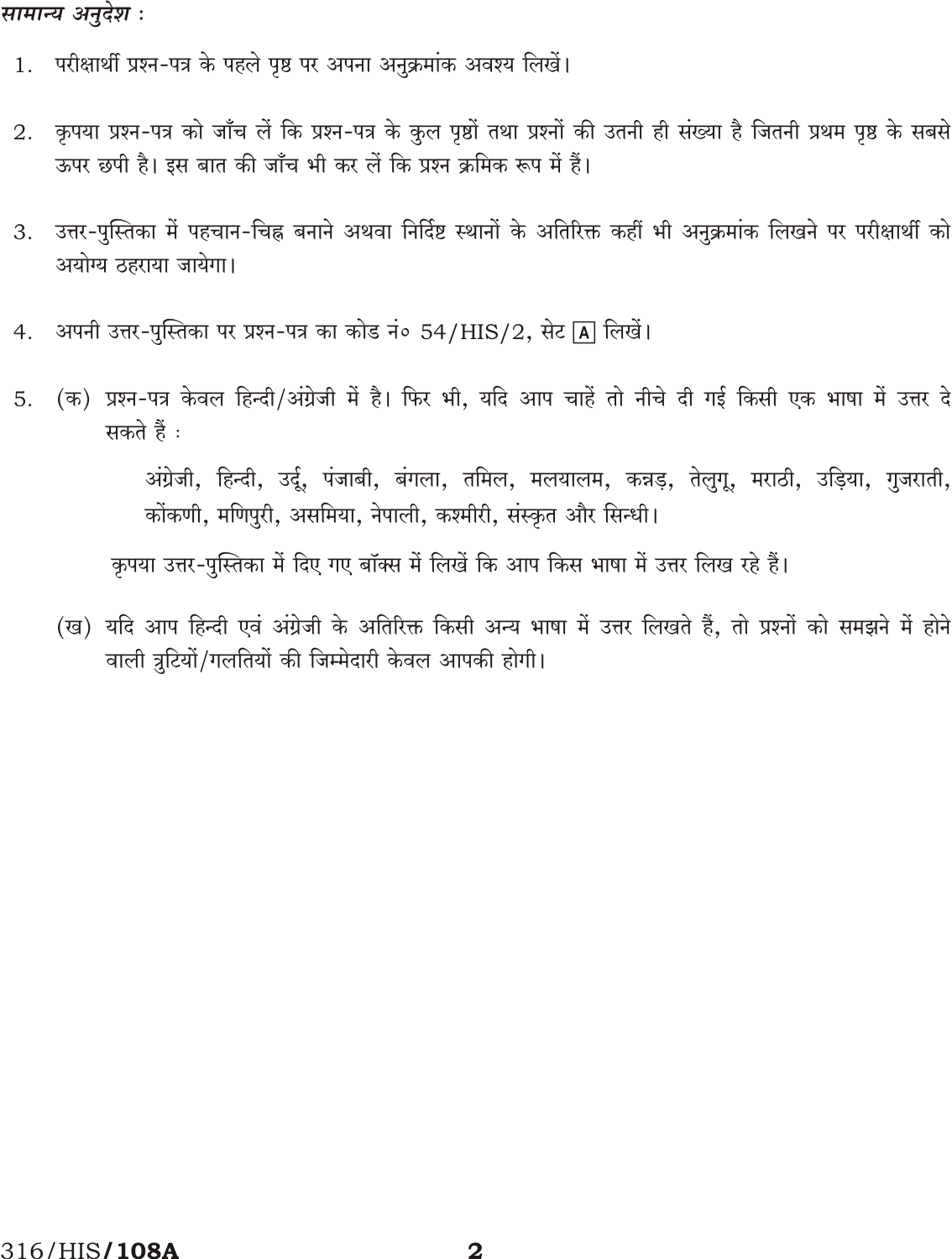# **GEOGRAPHY ^yJmob** (316)

g\_` : 3 K Q>o ] [ nyUm™H\$ : 80

Time : 3 Hours ] [ Maximum Marks : 80

- *Note* : (i) There are 24 questions in all.
	- (ii) *All* questions are compulsory.
	- (iii) Marks for each question are indicated against it.
	- (iv) Question Nos. 1 and 2 are on filling *Outline Maps of the World* and *India* respectively. Each question contains *4* test items of very short answers of *1 mark* each.
	- (v) Question Nos. 3 to 6 are very short answer questions carrying *1 mark* each. Answer to these questions should not exceed *30 words* each.
	- (vi) Question Nos. **7** to 11 and 21  $\&$  22 are also very short answer questions carrying *2 marks* each. Answer to these questions should not exceed *60 words* each.
	- (vii) Question Nos. 12 to 15 and 23  $\&$  24 are short answer questions carrying *4 marks* each. Answer to these questions should not exceed *100 words* each.
	- (viii) Question Nos. 16 to 20 are long answer questions of *6 marks* each. Answer of each of these questions should not exceed *140 words* each.
	- (ix) Use of templates or stencils for drawing outline maps in illustrating your answer is allowed.
	- (x) Answer of Question Nos. 21 to 24 of Section–B should be given from any *one* of the Options.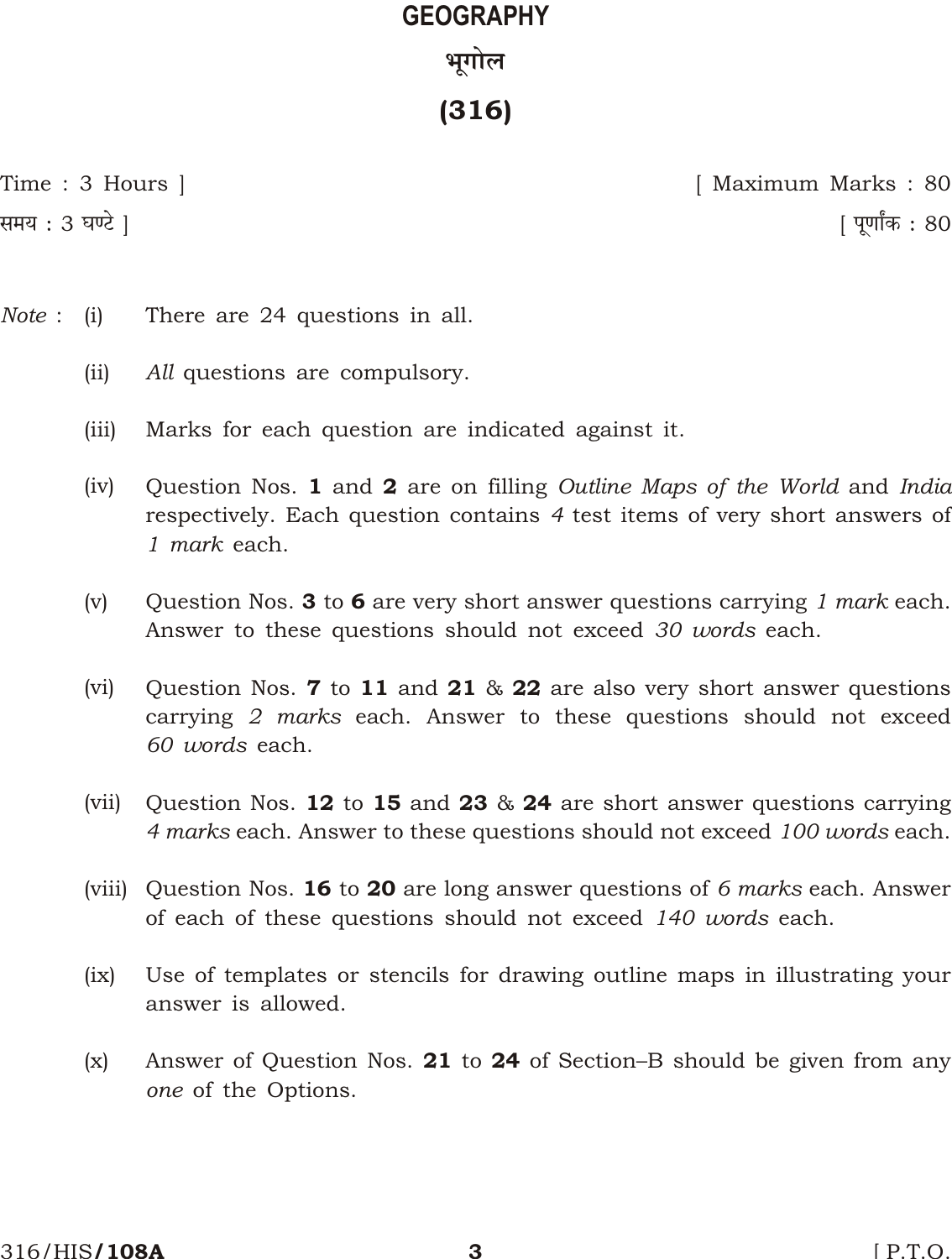- निर्देश : प्रश्नों की कुल संख्या 24 है।  $(i)$ 
	- सभी प्रश्न अनिवार्य हैं।  $(ii)$
	- प्रत्येक प्रश्न के सामने उसके निर्धारित अंक दिए गए हैं।  $(iii)$
	- प्रश्न संख्या 1 और 2 क्रमश: संसार और भारत के रेखामानचित्रों के भरने पर हैं। प्रत्येक प्रश्न में अति  $(iv)$ लघु उत्तरों की *4* परीक्षण मर्दे *1-1 अंक* की हैं।
	- प्रश्न संख्या 3 से 6 तक अति लघु उत्तरीय प्रश्न हैं और प्रत्येक प्रश्न का *1 अंक* है। ऐसे प्रत्येक प्रश्न का  $(v)$ उत्तर 30 शब्दों से अधिक का नहीं होना चाहिए।
	- प्रश्न संख्या 7 से 11 तक और 21 तथा 22 भी अति लघु उत्तरीय प्रश्न हैं और प्रत्येक प्रश्न के *2 अंक*  $(vi)$ हैं। इनमें से प्रत्येक प्रश्न का उत्तर 60 शब्दों से अधिक का नहीं होना चाहिए।
	- प्रश्न संख्या 12 से 15 और 23 तथा 24 लघु उत्तरीय प्रश्न हैं, जिनमें से प्रत्येक के *4 अंक* हैं। इनमें  $(vii)$ से प्रत्येक प्रश्न का उत्तर 100 शब्दों से अधिक का नहीं होना चाहिए।
	- (viii) प्रश्न संख्या 16 से 20 तक दीर्घ-उत्तरीय प्रश्न हैं और प्रत्येक प्रश्न के 6 अंक हैं। ऐसे प्रत्येक प्रश्न का उत्तर 140 शब्दों से अधिक का नहीं होना चाहिए।
	- अपने उत्तर को स्पष्ट करने हेतु रेखामानचित्र बनाने के लिए साँचों या स्टेंसिलों के प्रयोग की अनुमति दी  $(ix)$ जाती है।
	- खण्ड–ब में प्रश्न संख्या 21 से 24 तक के उत्तर किसी **एक** विकल्प में से दीजिए।  $(x)$

#### **SECTION-A**

#### खण्ड–अ

1. The following four geographical features are shown as  $(4)$ ,  $(8)$ ,  $(7)$  and  $(9)$  on the given Political Outline Map of the World. Identify these features with the help of the following information and write their correct names in your answer-book :  $1 \times 4=4$ (A) A Mountain Range; (B) A Plateau; (C) Grasslands; (D) The Main Latitude

दिए गए संसार के राजनैतिक रेखामानचित्र में निम्नलिखित चार भौगोलिक लक्षणों को  $\omega$   $\omega$   $\omega$ और ① के द्वारा दिखाया गया है। इन लक्षणों को निम्नलिखित जानकारी की मदद से पहचानिए और उनके सही नाम अपनी उत्तर-पुस्तिका में लिखिए:

(A) एक पर्वत श्रेणी; (B) एक पठार; (C) घासभूमियाँ; (D) मुख्य अक्षांश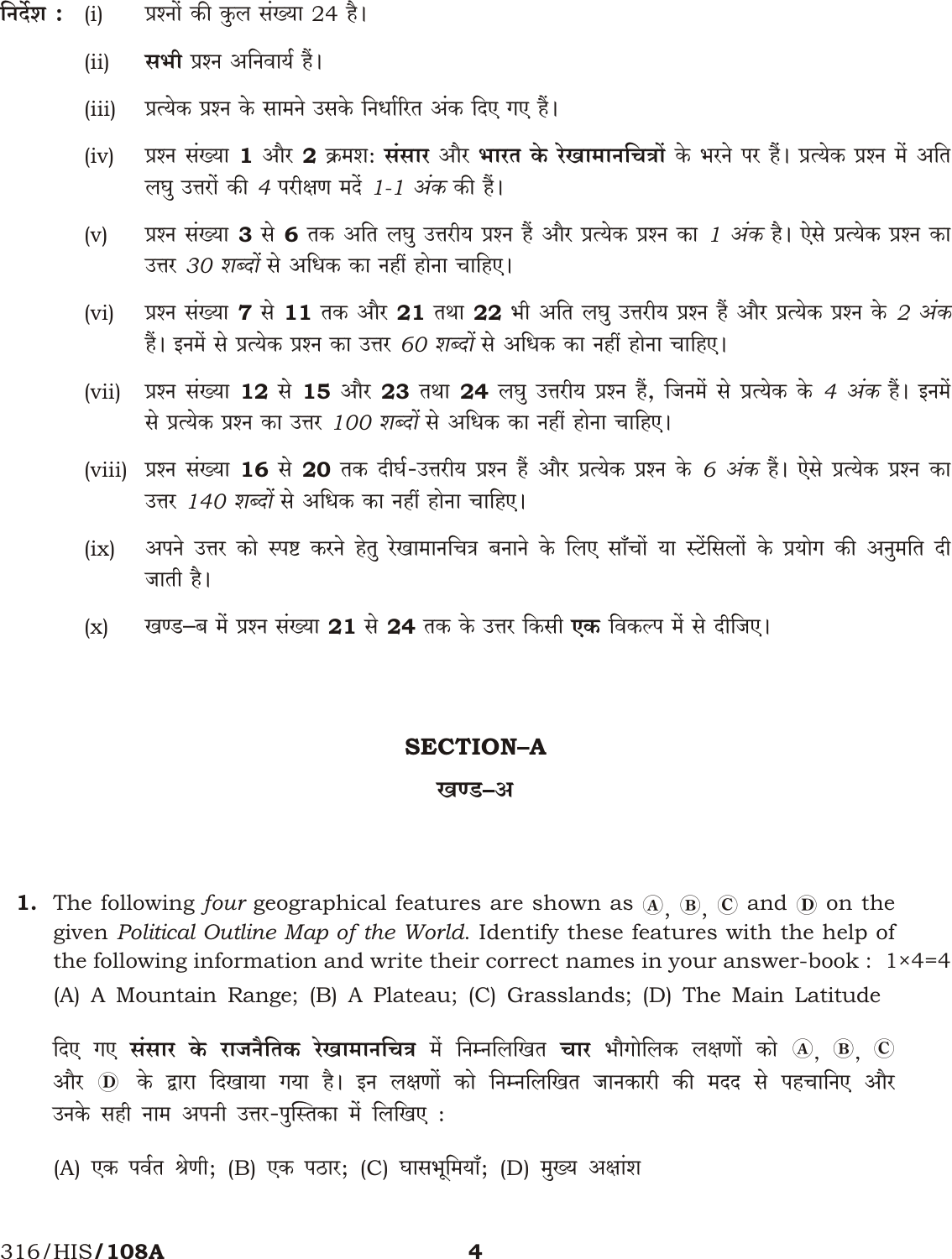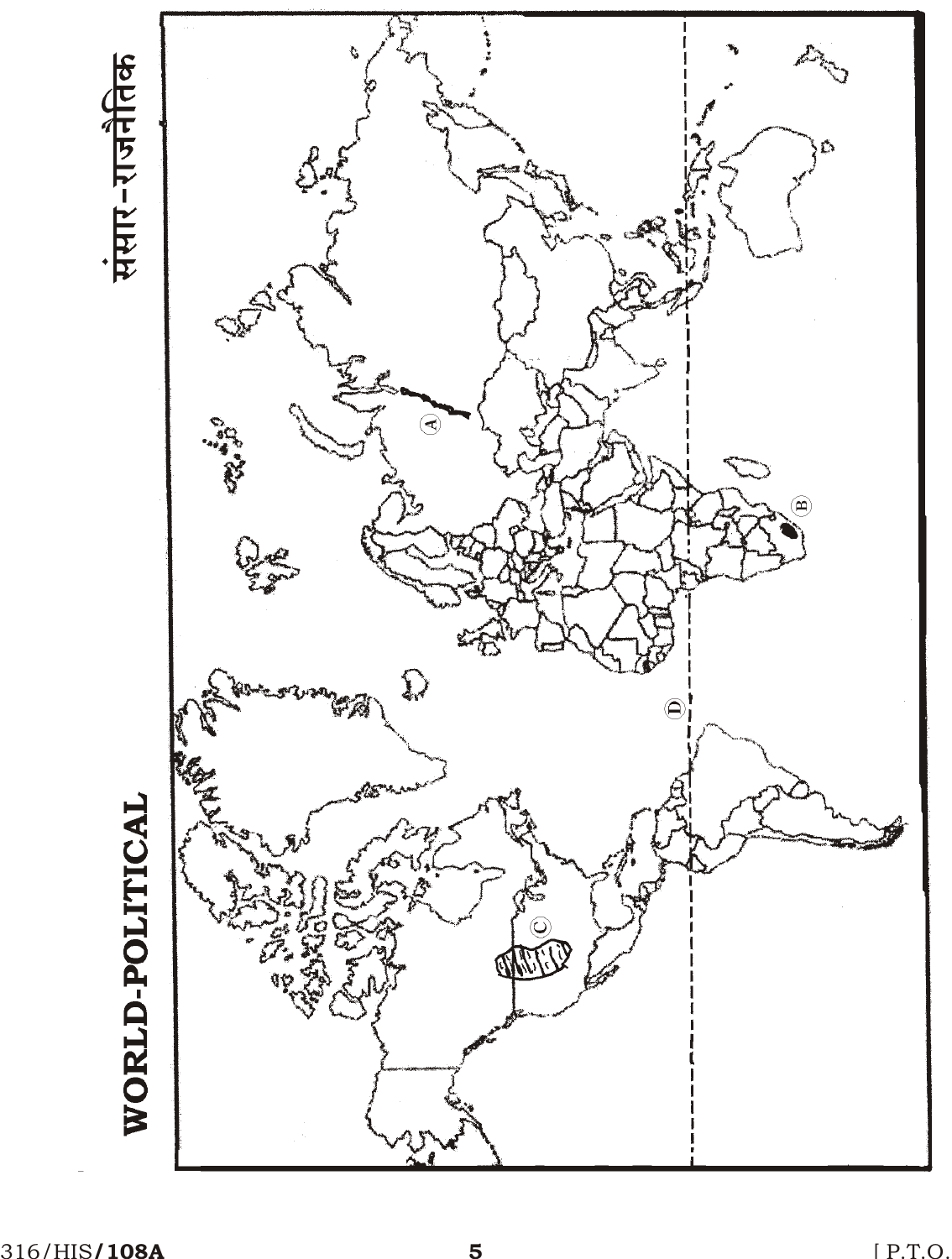**2.** The following four geographical features are shown as  $(1, 2)$ ,  $(3)$  and  $(4)$  on the given Political Outline Map of India. Identify these features with the help of the following information and write their correct names in your answer-book :  $1 \times 4=4$ (1) A Mountain Range; (2) A River; (3) A Soil Type; (4) A Port

दिए गए **भारत के राजनैतिक रेखामानचित्र** में निम्नलिखित **चार** भौगोलिक लक्षणों को ① ② ③ और 4 के द्वारा दिखाया गया है। इन लक्षणों को नीचे दी गई जानकारी की मदद से पहचानिए और उनके सही नाम अपनी उत्तर-पुस्तिका में लिखिए:

(1) एक पर्वत श्रेणी; (2) एक नदी; (3) मृदा का प्रकार; (4) एक पत्तन

**INDIA-POLITICAL** 

भारत-राजनैतिक

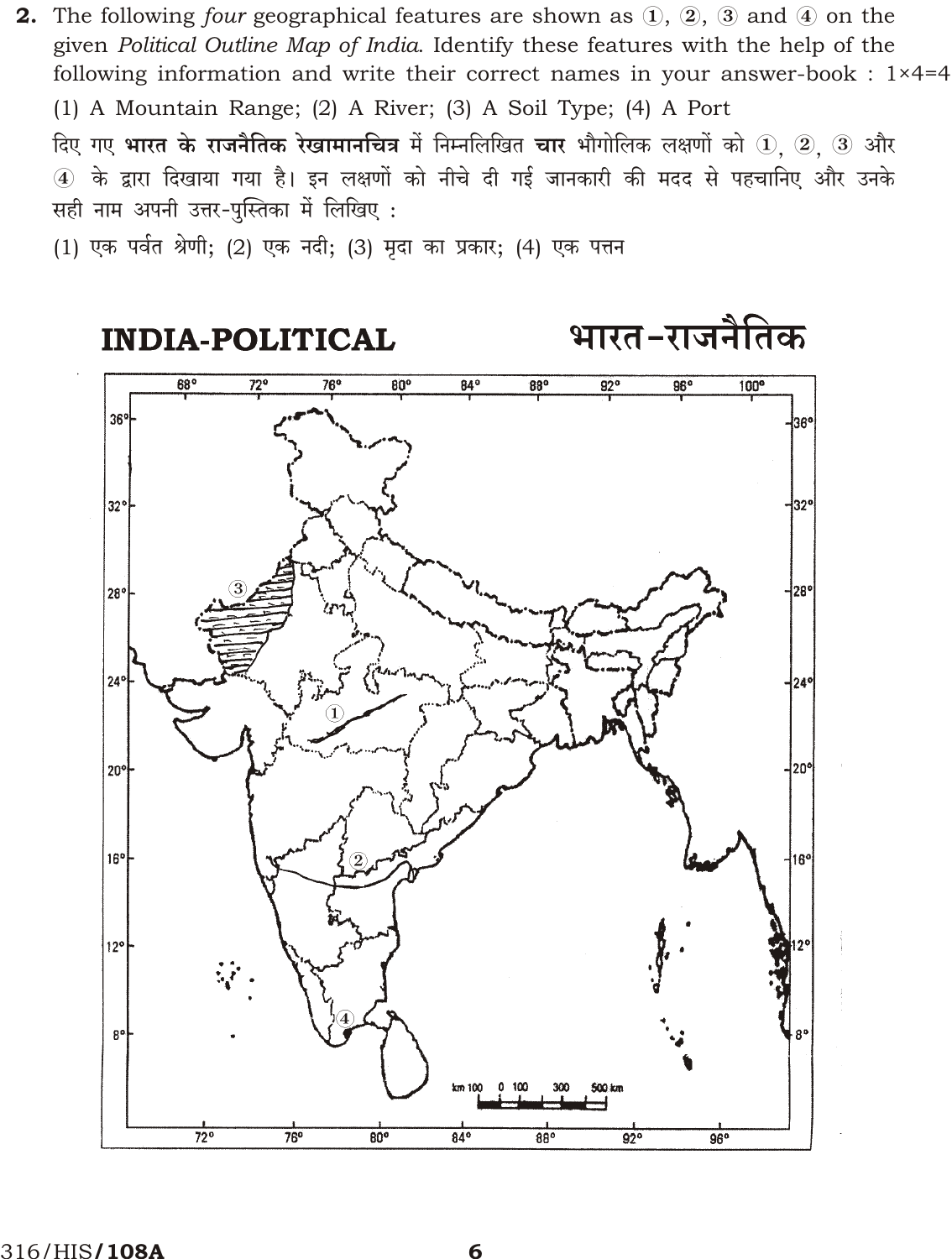3. Define the term 'earthquake'.

'भुकंप' शब्द को परिभाषित कीजिए।

- 4. Mention any two topographical features made by glacial erosion.  $\frac{1}{2} + \frac{1}{2} = 1$ हिमानी अपरदन से बनी किन्हीं **दो** स्थलाकृतियों का उल्लेख कीजिए।
- **5.** How is the birthrate measured?  $\mathbf{1}$ जन्मदर का मापन किस प्रकार किया जाता है?
- 6. How is a long and healthy life measured?  $\mathbf{1}$ स्वस्थ एवं दीर्घ जीवन का मापन किस प्रकार किया जाता है?
- 7. Which are the four factors responsible for bringing variation in the regulation  $\frac{1}{2} \times 4 = 2$ and the size of tides? ज्वार-भाटा के समय और आकार में परिवर्तन लाने के लिए कौन-से **चार** कारक उत्तरदायी हैं?
- 8. What are the latitudinal and longitudinal extents of the mainland of India?  $1+1=2$ भारत की मुख्य भूमि के अक्षांशीय और देशांतरीय विस्तार क्या हैं?
- 9. Describe any two importances of river linkages.  $\overline{2}$ नदी संयोजनों के किन्हीं दो महत्त्वों का वर्णन कीजिए।

7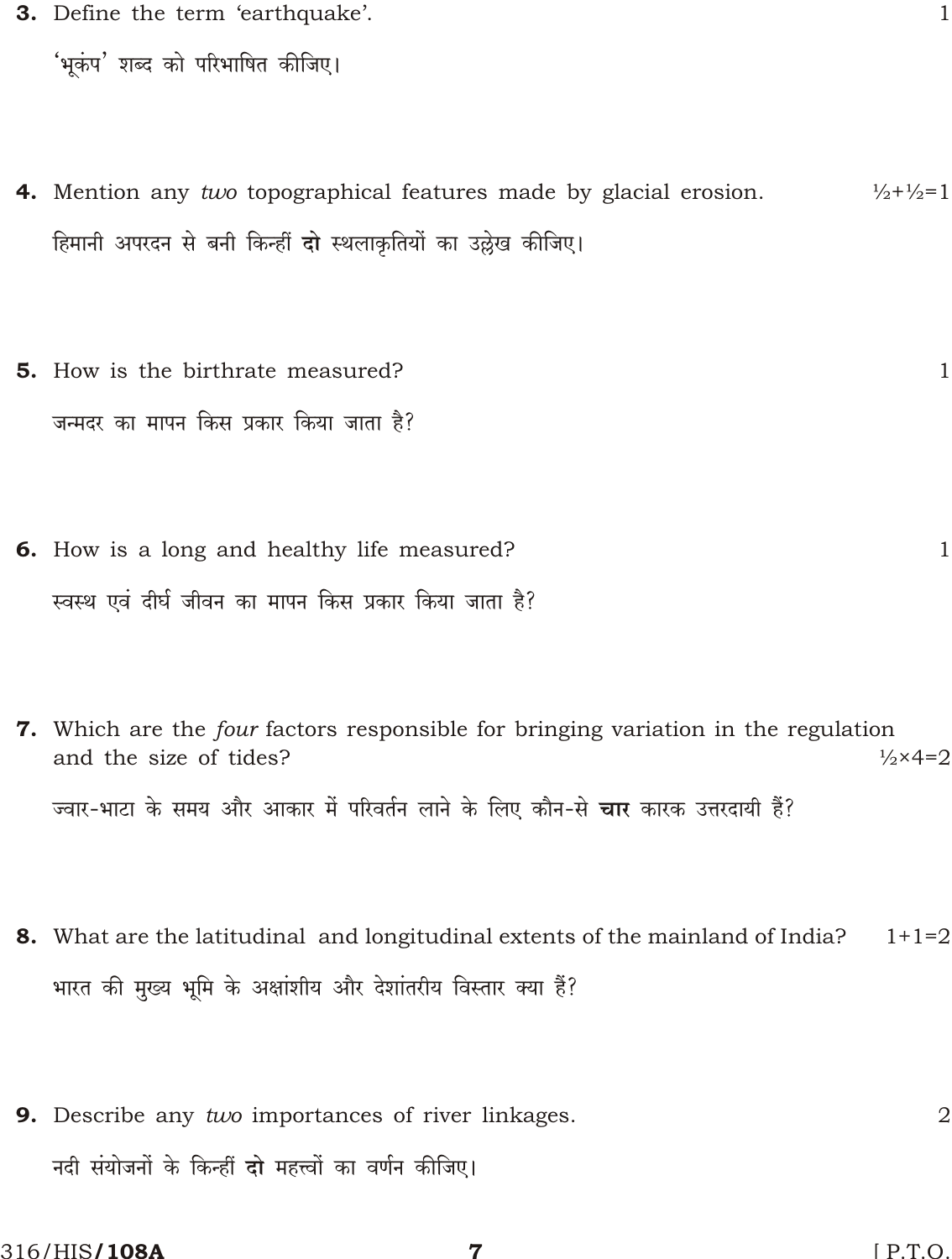- 10. Name any two important renewable and pollution-free sources of energy.  $1+1=2$ ऊर्जा के किन्हीं दो महत्त्वपूर्ण नवीकरणीय एवं प्रदूषण-मुक्त स्रोतों के नाम लिखिए।
- 11. Differentiate between the wave height and wavelength.  $\overline{2}$ तरंग की ऊँचाई और तरंग की लम्बाई में विभेद कीजिए।
- 12. Explain any *four* characteristics of the most important layer of the atmosphere.  $1 \times 4 = 4$ वायुमण्डल की सबसे महत्त्वपूर्ण परत की किन्हीं **चार** विशेषताओं को स्पष्ट कीजिए।
- 13. Why do cold deserts have low productivity? Explain any four reasons responsible for it.  $1 \times 4 = 4$ ठण्डे मरुस्थलों में निम्न उत्पादकता क्यों पायी जाती है? इसके लिए उत्तरदायी किन्हीं **चार** कारणों की व्याख्या कीजिए।
- **14.** "Geography is an integrating science." Justify the statement with examples.  $\overline{4}$ ''भूगोल एक अन्तर्सम्बन्धित विज्ञान है।'' इस कथन को उदाहरणों सहित न्यायसंगत ठहराइए।
- **15.** Study the map given below showing average annual rainfall in India carefully and answer the questions that follow :  $1+3=4$ 
	- Which two major regions receive less than 20 cm of annual rainfall?  $(a)$
	- Why do these regions receive less annual rainfall? Explain any two  $(b)$ reasons.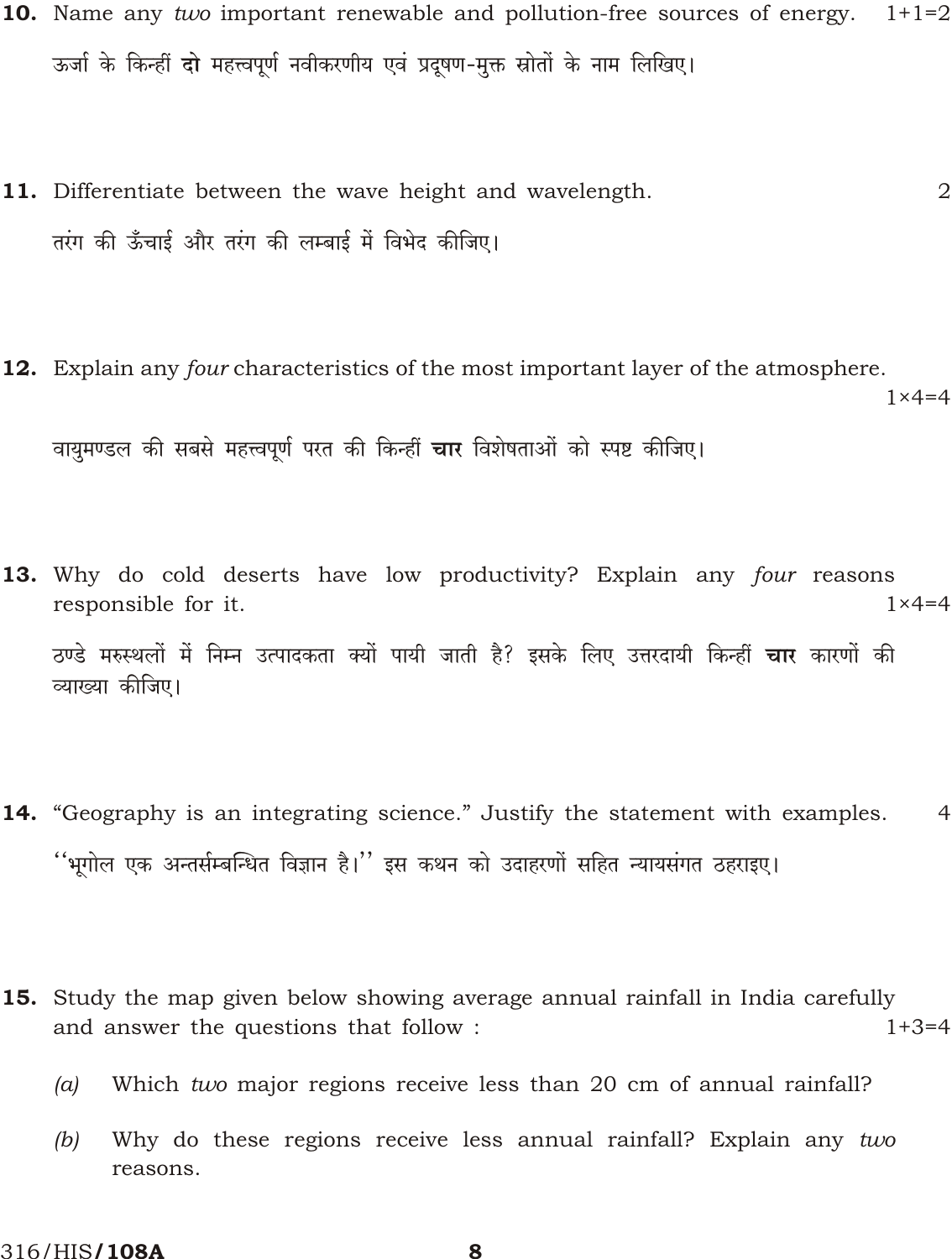नीचे दिए गए मानचित्र का सावधानीपूर्वक अध्ययन कीजिए, जिसमें भारत में औसत वार्षिक वर्षा को दिखाया गया है. और निम्नलिखित प्रश्नों के उत्तर लिखिए:

(क) कौन-से दो प्रमुख क्षेत्र 20 से० मी० से कम वार्षिक वर्षा प्राप्त करते हैं?

(ख) ये क्षेत्र कम वार्षिक वर्षा क्यों प्राप्त करते हैं? कोई दो कारण स्पष्ट कीजिए।

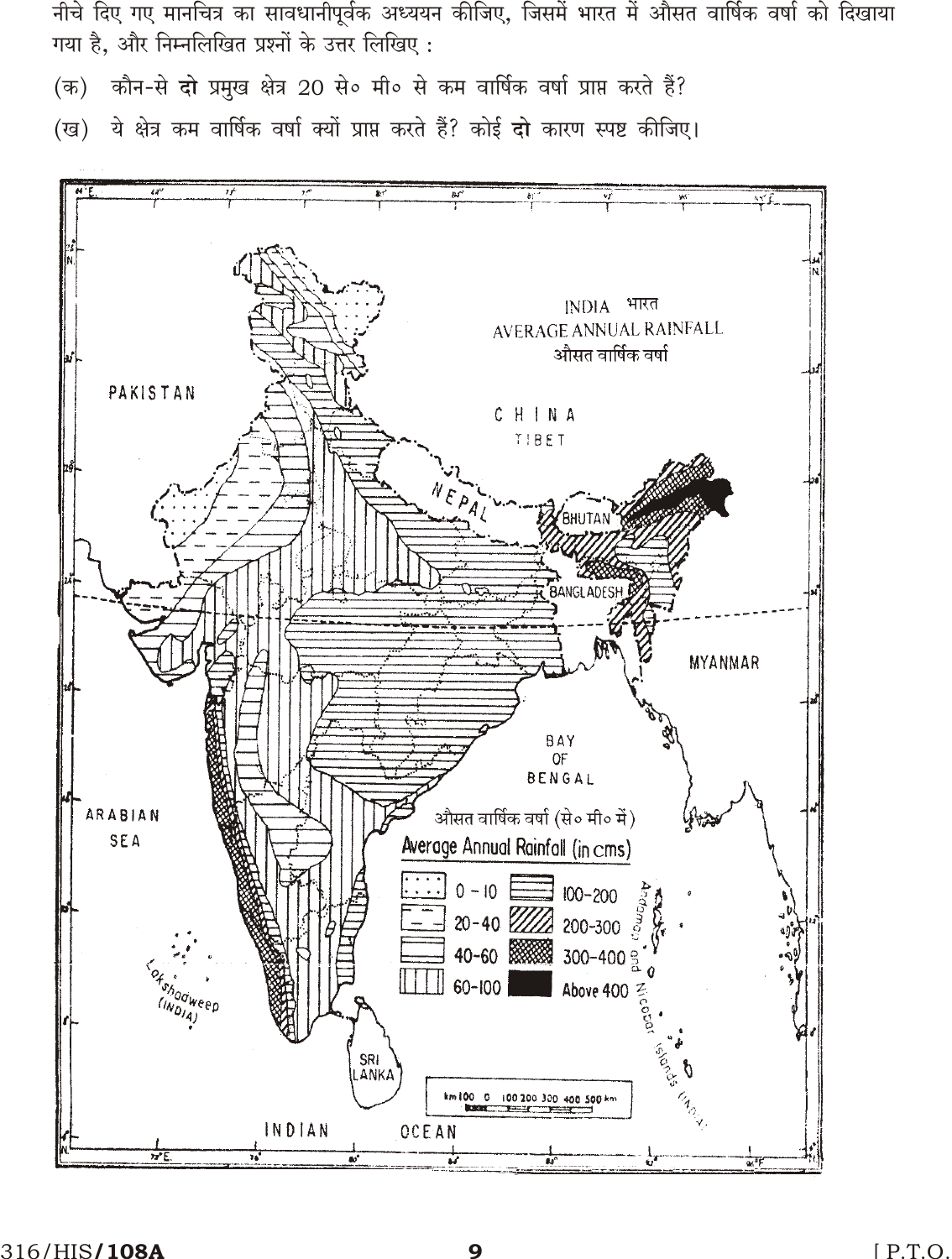- 16. Describe any six factors affecting the climate of a region.  $1 \times 6 = 6$ किसी क्षेत्र की जलवायु को प्रभावित करने वाले किन्हीं **छः** कारकों का वर्णन कीजिए।
- 17. Describe the distribution pattern of tribal population in India. 6 भारत में जनजातीय जनसंख्या के वितरण के प्रतिरूप का वर्णन कीजिए।
- 18. How are igneous rocks formed? Explain with suitable examples. 6 आग्नेय शैलों का निर्माण किस प्रकार होता है? उपयुक्त उदाहरणों सहित स्पष्ट कीजिए।
- 19. Explain any six features of policies and programmes formulated by the Government of India for conservation of our biotic and abiotic resources. 1×6=6 हमारे जैविक और अजैविक संसाधनों के संरक्षण के लिए भारत सरकार द्वारा बनाई गई नीतियों और कार्यक्रमों की किन्हीं छ: विशेषताओं की व्याख्या कीजिए।
- 20. Explain any six major issues for the development of agriculture in India.  $1\times 6=6$ भारत में कृषि-विकास के किन्हीं छः प्रमुख मुद्दों को स्पष्ट कीजिए।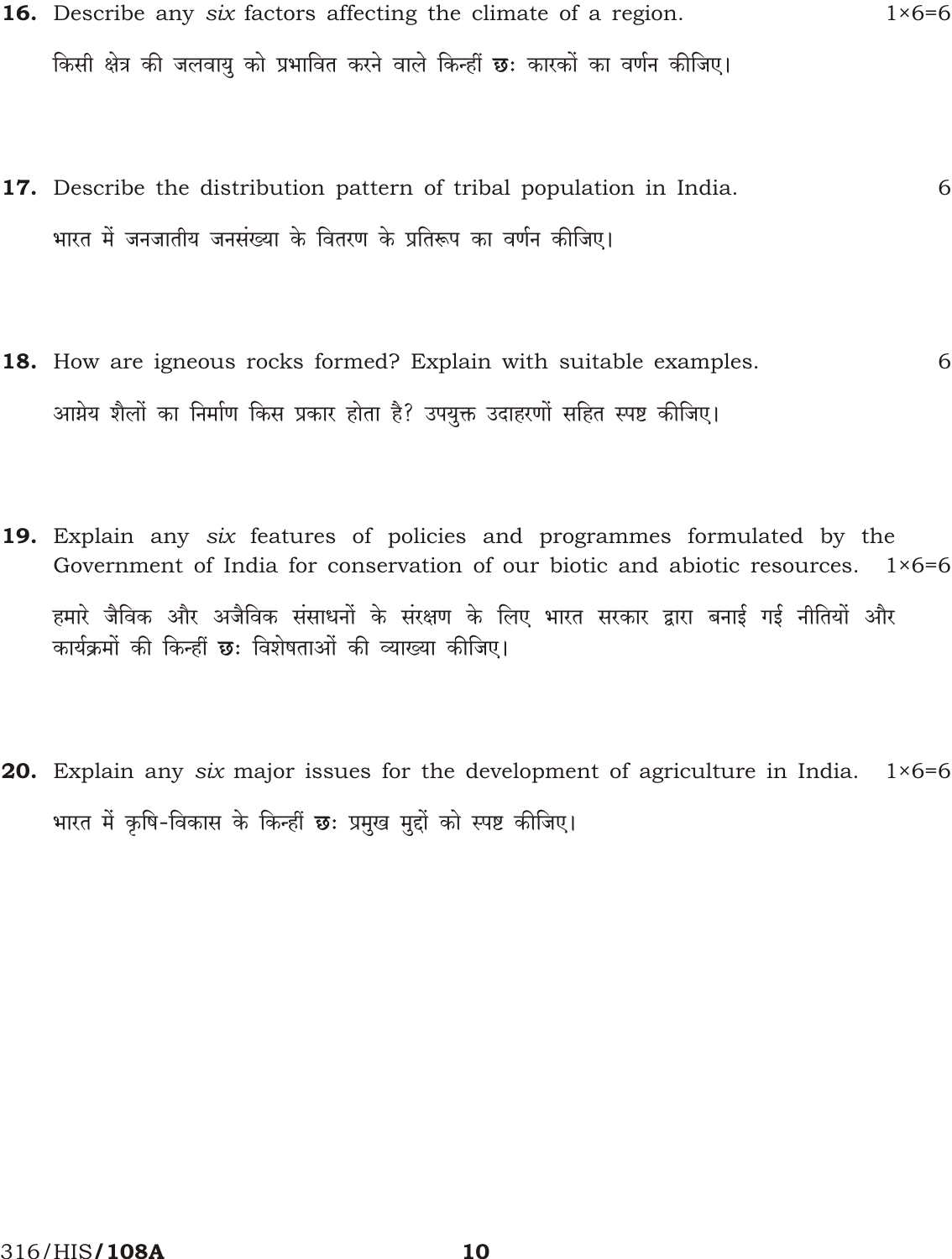### **SECTION-B**

#### खण्ड-ब

# OPTION–I / विकल्प–I (Local Area Planning) (स्थानीय क्षेत्र नियोजन)

- 21. Describe the utility of maps in managing the local area planning. स्थानीय क्षेत्र नियोजन के प्रबंधन में मानचित्रों की उपयोगिता का वर्णन कीजिए।
- 22. How do the attributes of a local area reflect strong bonds of association with the location and people? Explain with example.  $\overline{2}$ स्थानीय क्षेत्र की विशेषताएँ किस प्रकार स्थान और लोगों के साथ सम्बन्ध के शक्तिशाली बन्धन को प्रतिबिम्बित करती हैं? उदाहरण सहित स्पष्ट कीजिए।
- **23.** What are slums? Describe the living conditions in slums.  $2+2=4$ गंदी बस्तियाँ क्या हैं? गंदी बस्तियों में रहने की दशाओं का वर्णन कीजिए।
- 24. Explain any four steps involved in secondary data collection.  $1 \times 4 = 4$ द्वितीयक आँकडों के एकत्रीकरण में शामिल किन्हीं **चार** सोपानों को स्पष्ट कीजिए।

 $\overline{2}$